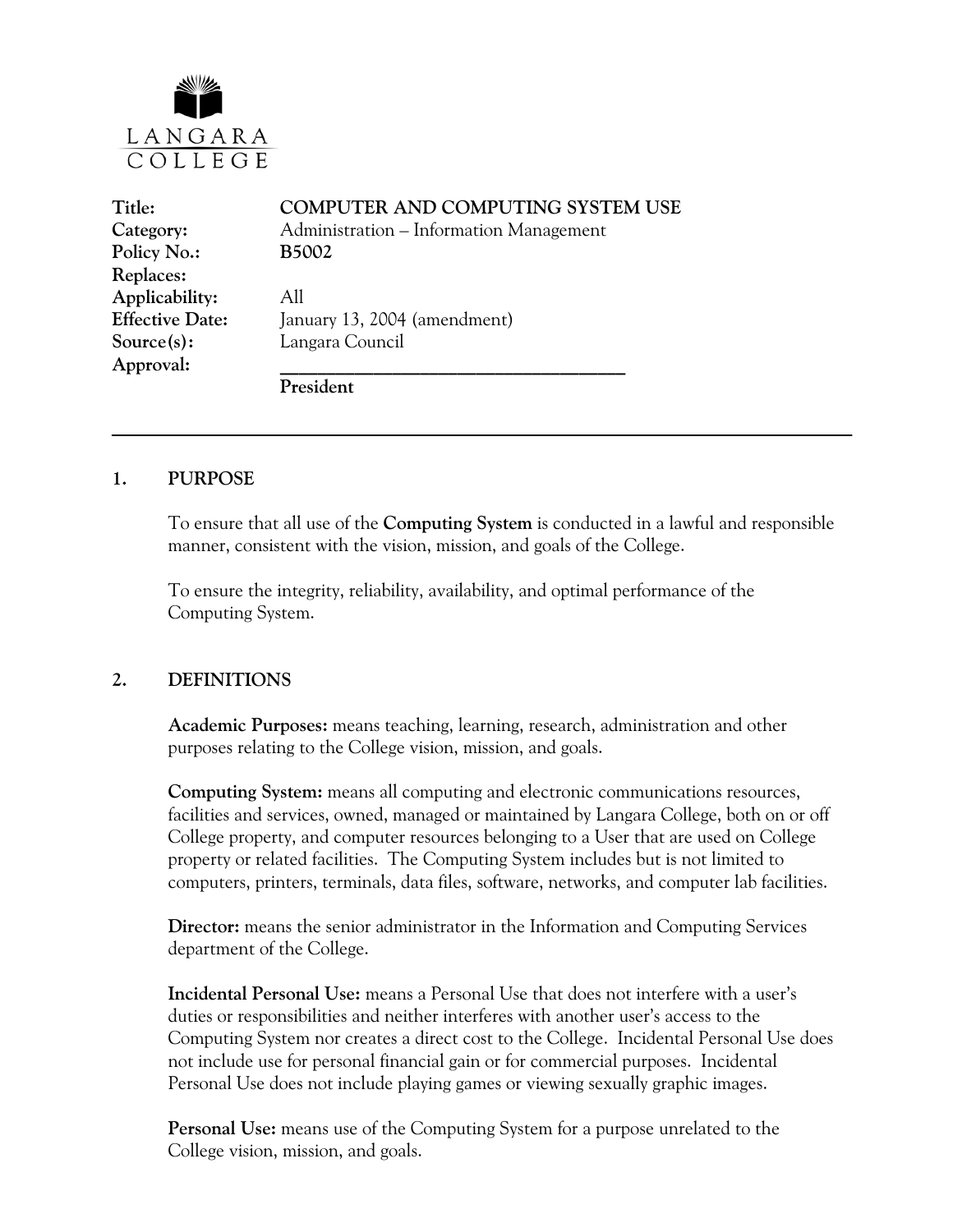**Protected Resources:** means resources such any system or control programs, files and directories that are password protected or encrypted.

**Shared Resources:** means resources such as data files, programs, printers, computer stations, network resources that can be used by more than one person.

**User:** means an employee, student, or other individual or group that has been authorized to use the Computing System.

# **3. AUTHORITY**

### **3.1. Related Authorities**

[B.C. Freedom of Information and Protection of Privacy Act](http://www.qp.gov.bc.ca/statreg/stat/F/96165_01.htm) [B.C. Human Rights Act](http://www.qp.gov.bc.ca/statreg/stat/H/96210_01.htm) [Civil Rights Protection Act](http://www.qp.gov.bc.ca/statreg/stat/C/96049_01.htm) [Criminal Code of Canada](http://laws.justice.gc.ca/en/C-46/)

### **3.2. Related Policies**

[Access to Information](http://www.langara.bc.ca/policies/B5001.pdf) [Access to Student Information](http://www.langara.bc.ca/policies/E2001.pdf) [Code of Academic Conduct](http://www.langara.bc.ca/policies/B3001.pdf) [Code of Conduct](http://www.langara.bc.ca/policies/B3002.pdf) [Conflict of Interest](http://www.langara.bc.ca/policies/B3003.pdf)  [Copyright Compliance](http://www.langara.bc.ca/policies/B5003.pdf)  [Copyright Ownership](http://www.langara.bc.ca/policies/B5004.pdf) Electronic Mail Use (in process) [Human Rights](http://www.langara.bc.ca/policies/B3008.pdf) Web Server (in process)

### **3.3. Related Guides**

[Employee Handbook](http://www.langara.bc.ca/intranet/employee-handbook.pdf) Policies and Regulations of Consortium Networks (e.g. BCNet at http://www.bc.net/terms.htm) [Student Handbook](http://www.langara.bc.ca/connections/)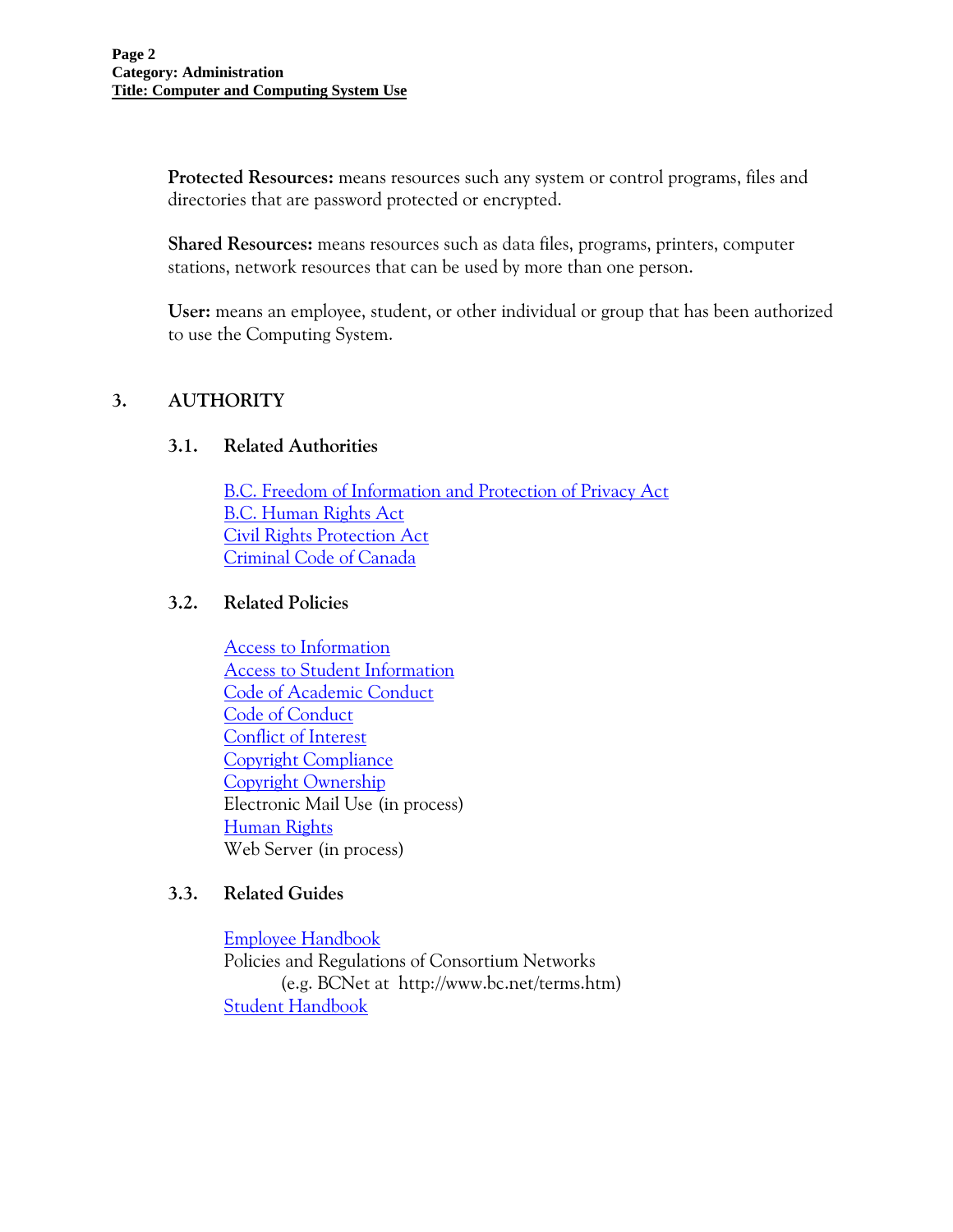## **4. RELATIONSHIPS WITH COLLECTIVE AGREEMENTS**

[B.C. Nurses' Union Collective Agreement](http://www.langara.bc.ca/hr/nurses.html)  [Canadian Union of Public Employees, Local 15 - VMECW Collective Agreement](http://www.langara.bc.ca/hr/01-CA-CUPE-final-1.pdf) Langara College Administrators' Association Terms of Employment [Langara Faculty Association Collective Agreement](http://www.langara.bc.ca/hr/LFA.pdf)

### **5. POLICY**

- 5.1. College departments, employees and students may be given access to the Computing System as resources permit and as the College's priorities dictate as determined by Langara Council.
- 5.2. The Computing System is intended for Academic Purposes. Users may use part or all of the Computing System for the purpose of fulfilling their responsibility to the College either as an employee or a student.
- 5.3. Users may use the Computer System for Incidental Personal Use, provided such use does not violate any provision in this policy or any other policy of the College.
- 5.4. Users are responsible for all activities carried out through their user accounts.
- 5.5. Users will respect the integrity of the Computing System. Without the approval of the Director or designate, the user will not attempt to gain access to or alter any Protected Resources.
- 5.6. Users bear the sole responsibility for the material they choose to access, send or display.
- 5.7. Users will not engage in activities harmful to the Computing System, such as creating or propagating viruses, disrupting services, damaging files, intentionally damaging equipment, software, or data belonging to the College. Users will not distribute forms of electronic communication that may cause excessive network traffic or computing loads, except as authorized.
- 5.8. Users will respect the rights and requirements of others entitled to use the Computing System and refrain from overusing shared resources such as access to workstations, disk storage, Internet resources, and printing.
- 5.9. Students with disabilities will have the right to priority access at specially designed workstations. Other students may use those workstations only if there are no students with disabilities waiting.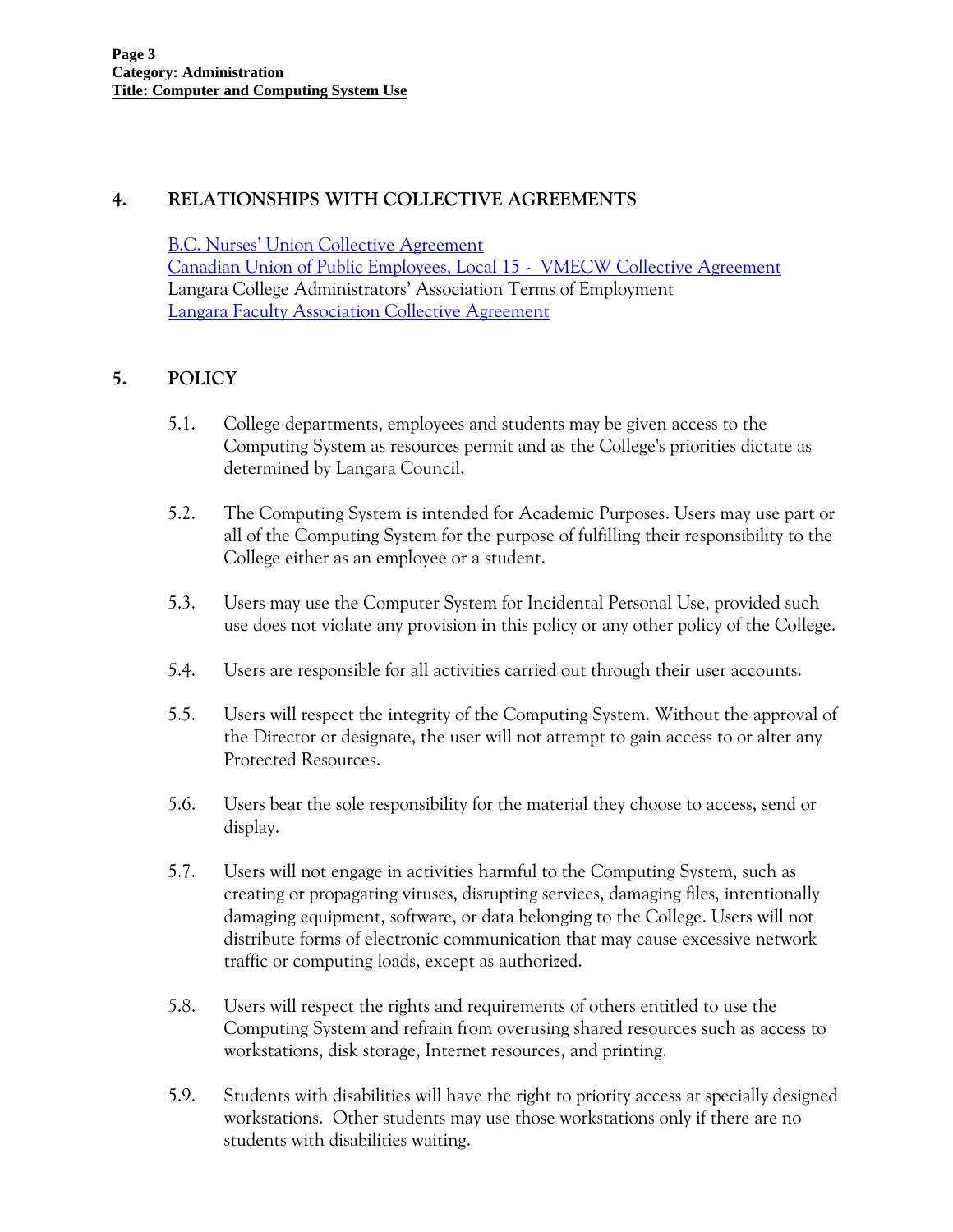- 5.10. Users will respect the privacy of others and will not tamper with, open or read other users' files, passwords, and/or accounts. Users will not attempt to intercept or access data communications or data not intended for that user.
- 5.11. Users will not conceal their identity or impersonate others when sending electronic communications.
- 5.12. Users will not use the Computing System to view or display sexually explicit material, obscene or lewd material, or material promoting hate towards individuals or groups based on colour, race, religion, sex, sexual orientation, and ethnic origin or place of origin, unless for Academic Purposes.
- 5.13. Users will take all reasonable precautions to secure and protect their user account information, including selecting an obscure password, changing it frequently and not sharing it with others.
- 5.14. Users will maintain a clean working environment for the equipment.
- 5.15. Information and Computing Services personnel with the approval and direction of the Director may gain access to users' files, programs, account information, printouts, software licenses, and other materials without the consent of the user, when necessary for the maintenance and security of the Computing System, or when there are reasonable grounds to believe that a violation of law or a significant breach of College policy may have taken place.
- 5.16. Users may not remove or modify any part of the Computing System equipment without the approval of the Director or designate.
- 5.17. Users will not physically or electrically attach any additional device (such as an external disk, printer, or video system) to the Computing System, without the approval of the Director or designate.
- 5.18. Users will use the Computing System in accordance with Canadian and British Columbia laws and statutes, and any other conditions, limitations, and restrictions that the College establishes.
- 5.19. Users will use the Computing System in a manner that is consistent with the ethical principles of the College policies and within accepted community standards. Users will not engage in uses that bring the College into disrepute.
- 5.20. Users will not use the Computer System to distribute private information that is protected under the Freedom of Information and Protection of Privacy Act. They will compose and maintain their own records in accordance with the Freedom of Information and Protection of Privacy Act and the College Policy on Access to Information.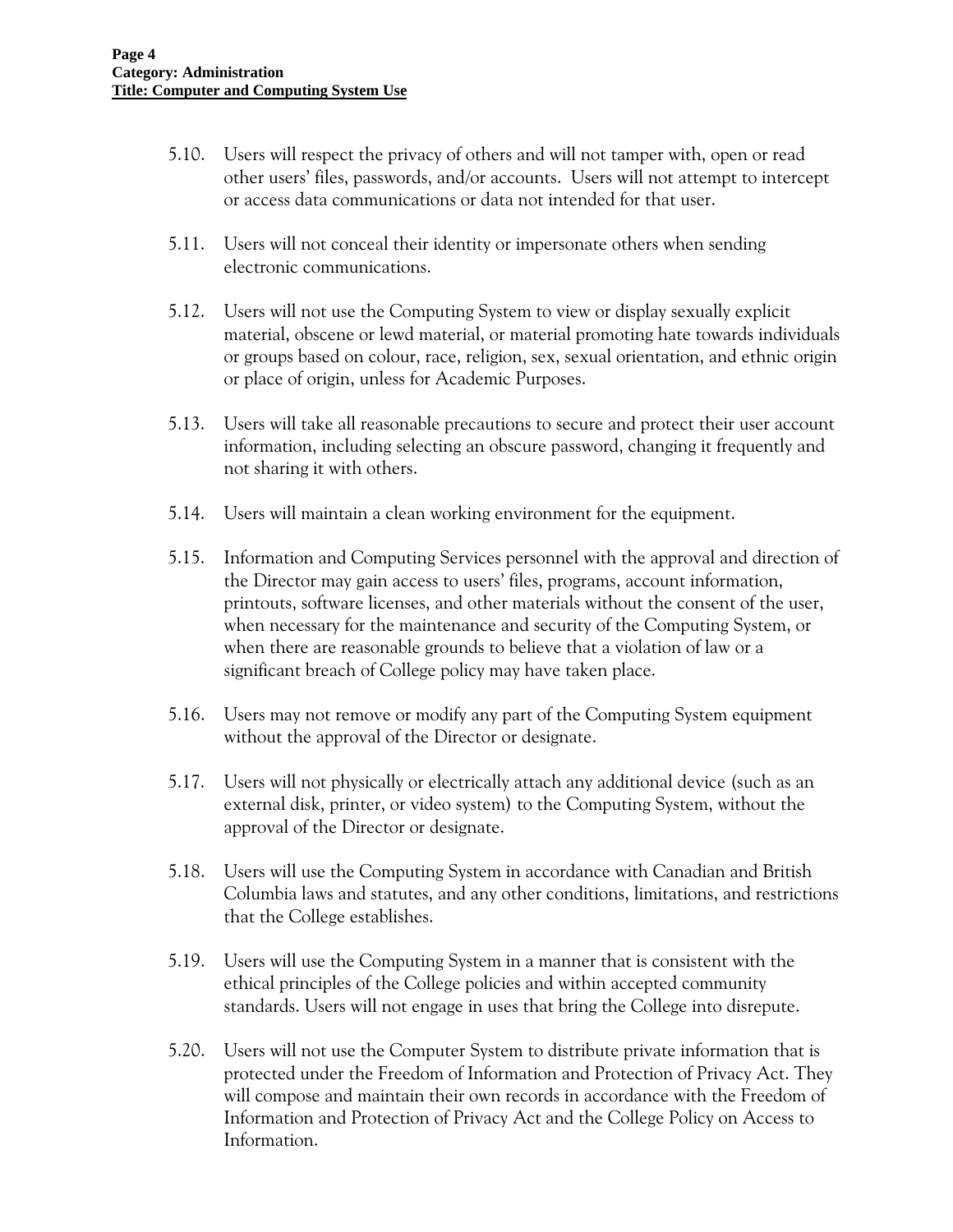5.21. Users will comply with the copyright requirements of programs and data, including text, sound and images and other media. No illegal copies of copyrighted software may be used or created. Users will use only computer software provided by the College unless they have acquired a legal right to the software and can provide proof of that right.

### **6. GUIDELINES/STANDARDS**

Not applicable.

### **7. EXCEPTIONS**

Requests for exceptions to this policy, for academic and research purposes, will only be authorized by the Director. These excepted activities will only be allowed to exist when in an isolated and controlled environment.

### **8. PROCEDURES**

- 8.1. The Director is responsible for the development of College policy regarding the use of the Computing System.
- 8.2. The Director or designate will authorize access to and use of the Computing System.
- 8.3. This policy will be available to all Users and will be posted in all computer labs and on the College Web site.
- 8.4. Users are responsible for reporting any discovered unauthorized access or improper usage of the Computing System. Employees or students who discover a breach of this policy should notify the Director or designate immediately.
- 8.5. Violations of this policy may result in disciplinary actions, including but not limited to, suspension of the user from access to the Computing System, prohibiting the user from further use of the Computing System, suspending or expelling students, reporting violations of the law to law enforcement agencies, and applying other College disciplinary procedures. Access to the system can be removed during investigations into suspected abuse.

### **9. RESPONSIBILITY**

For inquiries relating to this policy, contact the Bursar.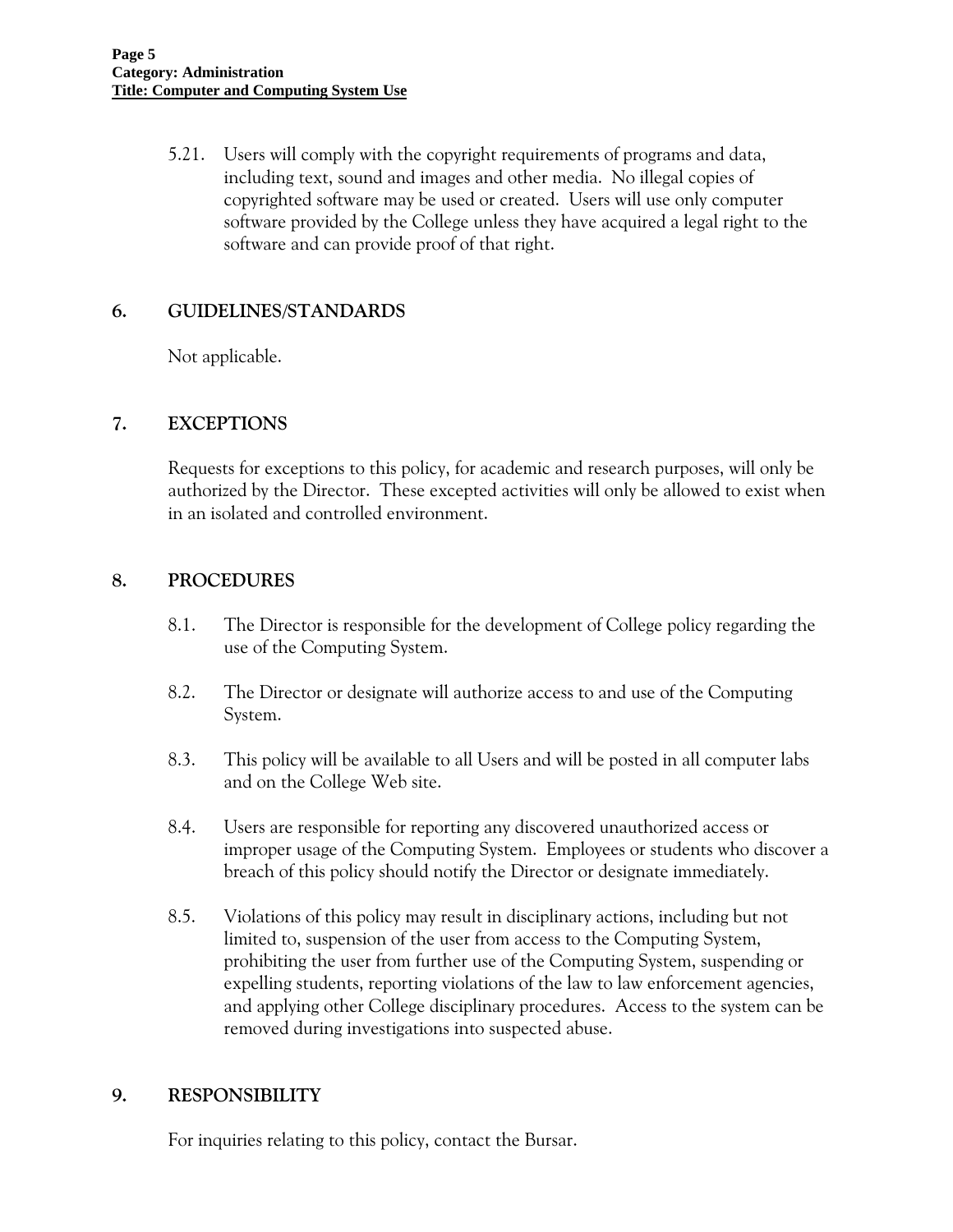# **10. APPENDICES**

Appendix 1: Examples of Misuse